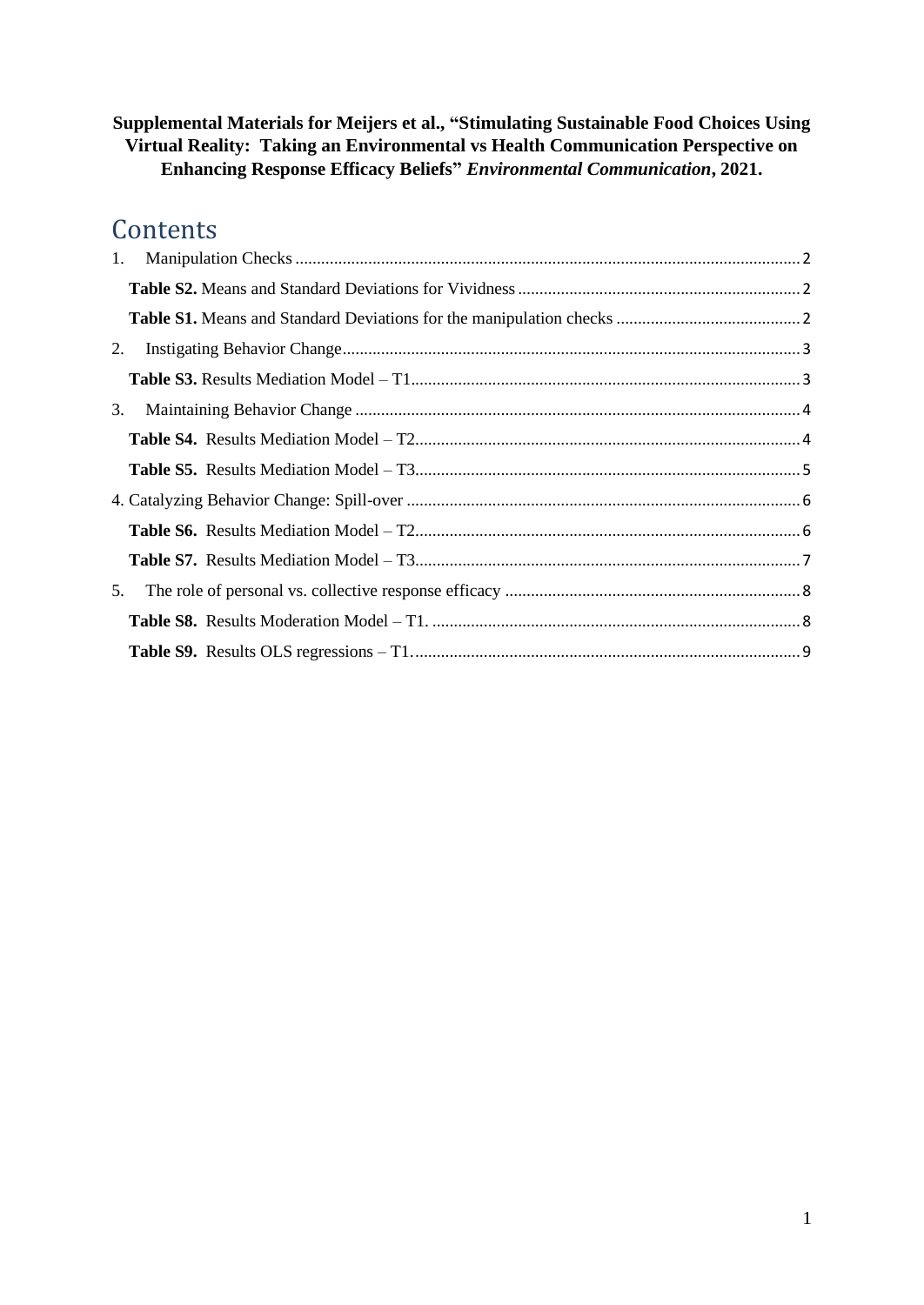# <span id="page-1-0"></span>1. Manipulation Checks

|                              | <b>Means (Standard Deviation)</b> |                                        |         |                         |  |  |  |
|------------------------------|-----------------------------------|----------------------------------------|---------|-------------------------|--|--|--|
|                              |                                   | <b>Health Impact</b><br>(standardized) |         | Environmental<br>impact |  |  |  |
|                              |                                   |                                        |         | (standardized)          |  |  |  |
| Control                      | $-0.16$                           | (0.77)                                 | $-0.89$ | (1.16)                  |  |  |  |
| Health, text                 | 0.63                              | (0.67)                                 | $-0.00$ | (0.85)                  |  |  |  |
| Health, $text + visual$      | 0.78                              | (0.64)                                 | $-0.22$ | (1.03)                  |  |  |  |
| Environment, text            | $-0.59$                           | (0.96)                                 | 0.52    | (0.41)                  |  |  |  |
| Environment, $text + visual$ | $-0.66$                           | (0.92)                                 | 0.59    | (0.55)                  |  |  |  |

### <span id="page-1-2"></span>**Table S1.** Means and Standard Deviations for the manipulation checks

#### <span id="page-1-1"></span>**Table S2.** Means and Standard Deviations for Vividness

|                              | <b>Means (Standard Deviation)</b> |           |  |  |  |  |
|------------------------------|-----------------------------------|-----------|--|--|--|--|
|                              |                                   | Vividness |  |  |  |  |
| Control                      | 5.04                              | (1.34)    |  |  |  |  |
| Health, text                 | 5.43                              | (1.31)    |  |  |  |  |
| Health, $text + visual$      | 5.30                              | (1.18)    |  |  |  |  |
| Environment, text            | 5.32                              | (1.20)    |  |  |  |  |
| Environment, $text + visual$ | 5.66                              | (1.17)    |  |  |  |  |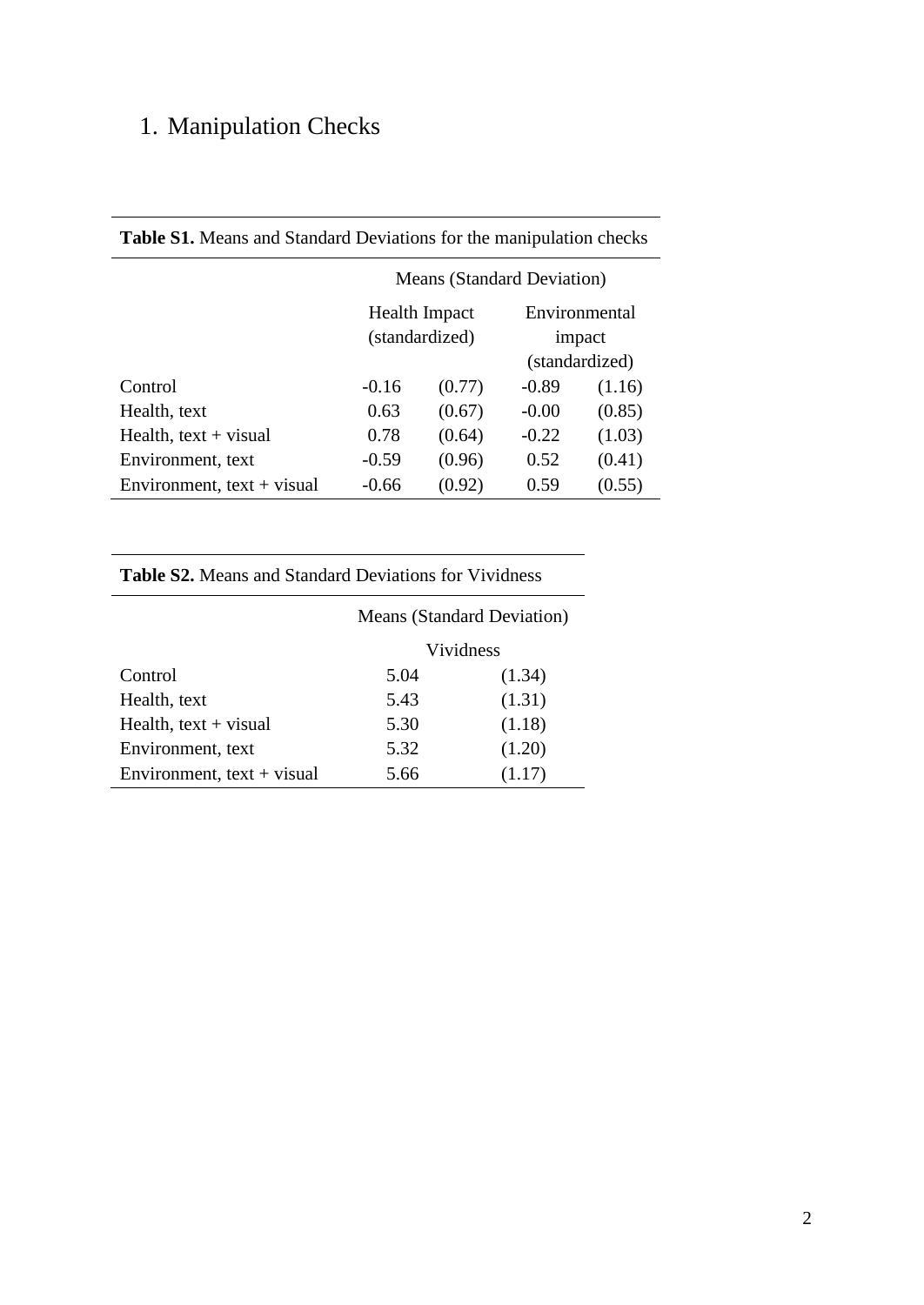# <span id="page-2-0"></span>2. Instigating Behavior Change

### <span id="page-2-1"></span>**Table S3.** Results Mediation Model – T1.

Model 4 Hayes – Product choices in VR supermarket while doing grocery shopping mediated by personal response efficacy (standardized).

|                                                                              | B             | se     | $\boldsymbol{t}$ | $\boldsymbol{p}$ | <b>LLCI</b> | <b>HLCI</b> |
|------------------------------------------------------------------------------|---------------|--------|------------------|------------------|-------------|-------------|
| <b>DV: Personal response efficacy</b>                                        |               |        |                  |                  |             |             |
| Model summary: $F(4, 242) = 4.28$ , $p = .002$ , $R = .26$ , $R^2 = .07$     |               |        |                  |                  |             |             |
| Constant                                                                     | $-0.31$       | 0.13   | $-2.43$          | .016             | $-0.56$     | $-0.06$     |
| Health, tekst                                                                | 0.59          | 0.18   | 3.24             | .001             | 0.23        | 0.94        |
| Health, $text + visual$                                                      | 0.67          | 0.18   | 3.72             | < .001           | 0.32        | 1.03        |
| Environment, tekst                                                           | 0.50          | 0.18   | 2.79             | .006             | 0.15        | 0.85        |
| Environment, $text + visual$                                                 | 0.52          | 0.18   | 2.89             | .004             | 0.17        | 0.87        |
|                                                                              |               |        |                  |                  |             |             |
| <b>DV: Product choices</b>                                                   |               |        |                  |                  |             |             |
| Model summary: $F(5, 241) = 18.36, p < .001, R = .52, R^2 = .28$             |               |        |                  |                  |             |             |
| Constant                                                                     | 4.95          | 0.21   | 23.05            | < .001           | 4.53        | 5.38        |
| Health, tekst                                                                | 1.90          | 0.31   | 6.16             | < .001           | 1.29        | 2.51        |
| Health, $text + visual$                                                      | 1.85          | 0.31   | 5.93             | < .001           | 1.24        | 2.47        |
| Environment, tekst                                                           | 1.95          | 0.31   | 6.38             | < .001           | 1.35        | 2.55        |
| Environment, $text + visual$                                                 | 2.22          | 0.31   | 7.27             | < .001           | 1.62        | 2.82        |
| Personal response efficacy                                                   | 0.31          | 0.11   | 2.85             | .005             | 0.09        | 0.52        |
|                                                                              |               |        |                  |                  |             |             |
| <b>Relative direct effect</b>                                                |               |        |                  |                  |             |             |
| Omnibus test direct effect: $F(4, 241) = 16,80, p < .001, R_{change} = .202$ |               |        |                  |                  |             |             |
| Health, tekst                                                                | 1.90          | 0.31   | 6.16             | < .001           | 1.29        | 2.51        |
| Health, $text + visual$                                                      | 1.85          | 0.31   | 5.93             | < .001           | 1.24        | 2.47        |
| Environment, tekst                                                           | 1.95          | 0.31   | 6.38             | < .001           | 1.35        | 2.55        |
| Environment, $text + visual$                                                 | 2.22          | 0.31   | 7.27             | < .001           | 1.62        | 2.80        |
|                                                                              | <b>B</b> boot |        |                  |                  |             |             |
| <b>Relative indirect effect</b>                                              |               | Seboot | <b>LLCI</b> boot | <b>HLCI</b> boot |             |             |
| Health, tekst                                                                | 0.18          | 0.09   | 0.03             | 0.37             |             |             |
| Health, text + visual                                                        | 0.21          | 0.09   | 0.05             | 0.38             |             |             |
| Environment, tekst                                                           | 0.15          | 0.08   | 0.02             | 0.32             |             |             |
| Environment, $text + visual$                                                 | 0.16          | 0.08   | 0.03             | 0.34             |             |             |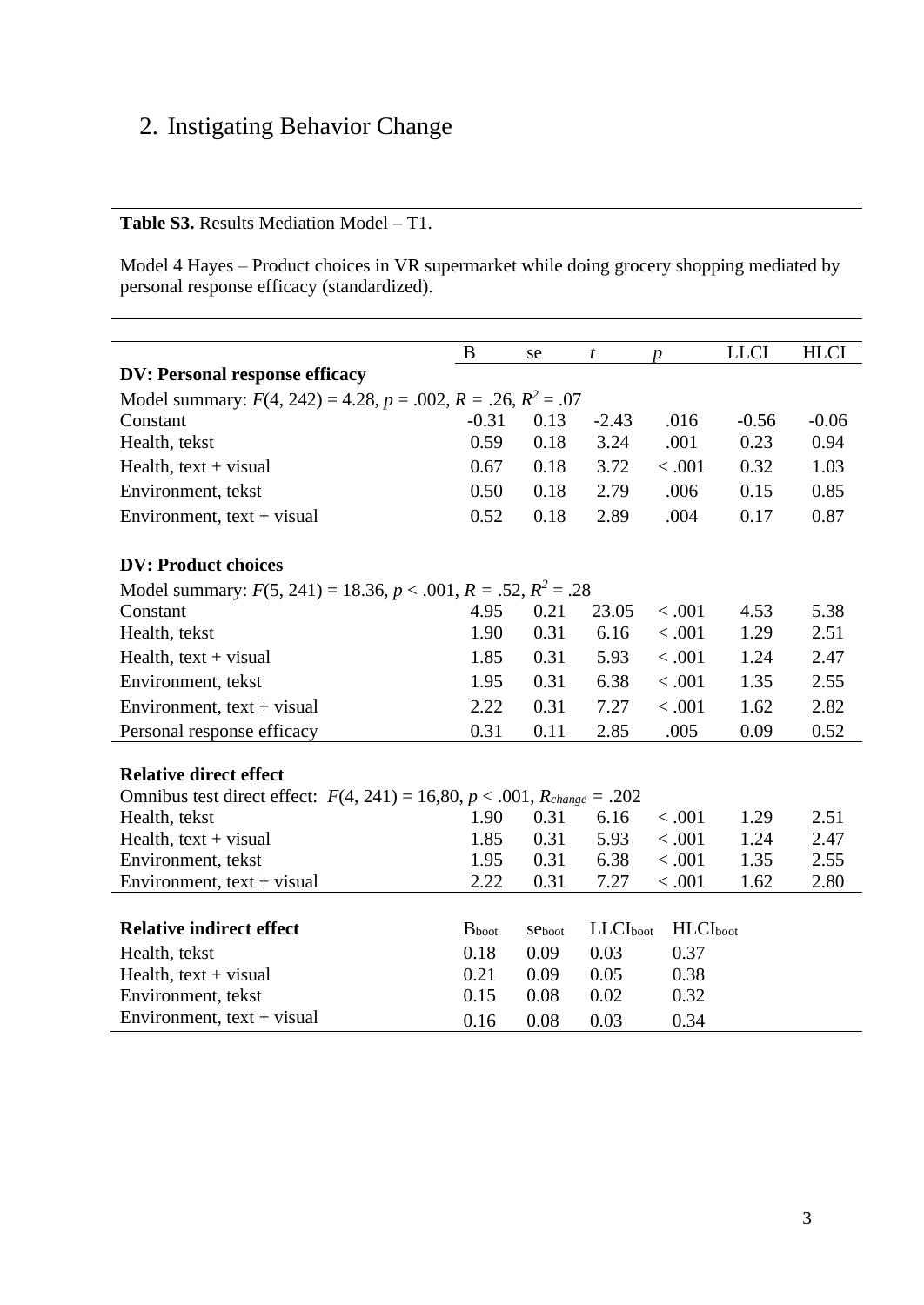## <span id="page-3-0"></span>3. Maintaining Behavior Change

<span id="page-3-1"></span>**Table S4.** Results Mediation Model – T2.

Results PROCESS Model 4 (Hayes, 2013) – Maintaining behavior change in the regular supermarket mediated by personal response efficacy (standardized) at T2.

|                                                                                   | B             | se     | t             | $\boldsymbol{p}$ | <b>LLCI</b> | <b>HLCI</b>     |  |  |
|-----------------------------------------------------------------------------------|---------------|--------|---------------|------------------|-------------|-----------------|--|--|
| <b>DV: Personal response efficacy</b>                                             |               |        |               |                  |             |                 |  |  |
| Model summary $F(4, 232) = 3.56$ , $p = .008$ , $R = .24$ , $R^2 = .06$           |               |        |               |                  |             |                 |  |  |
| 0.13<br>$-2.17$<br>$-0.53$<br>Constant<br>$-0.28$<br>.031                         |               |        |               |                  |             |                 |  |  |
| Health, text                                                                      | 0.53          | 0.18   | 2.88          | .004             | 0.17        | $-0.03$<br>0.89 |  |  |
| Health, $text + visual$                                                           | 0.60          | 0.18   | 3.29          | .001             | 0.24        | 0.96            |  |  |
| Environment, text                                                                 | 0.51          | 0.18   | 2.82          | .005             | 0.15        | 0.87            |  |  |
| Environment, $text + visual$                                                      | 0.50          | 0.18   | 2.69          | .008             | 0.13        | 0.86            |  |  |
|                                                                                   |               |        |               |                  |             |                 |  |  |
| <b>DV: Product choices</b>                                                        |               |        |               |                  |             |                 |  |  |
| Model summary $F(5, 231) = 4.23$ , $p = .001$ , $R = .29$ , $R^2 = .08$           |               |        |               |                  |             |                 |  |  |
| Constant                                                                          | 1.98          | 0.14   | 13.80         | < .001           | 1.70        | 2.26            |  |  |
| Health, text                                                                      | $-0.13$       | 0.21   | $-0.62$       | .534             | $-0.54$     | 0.28            |  |  |
| Health, $text + visual$                                                           | $-0.19$       | 0.21   | $-0.93$       | .355             | $-0.60$     | 0.22            |  |  |
| Environment, text                                                                 | $-0.19$       | 0.20   | $-0.93$       | .352             | $-0.59$     | 0.21            |  |  |
| Environment, $text + visual$                                                      | $-0.09$       | 0.21   | $-0.42$       | .678             | $-0.50$     | 0.32            |  |  |
| Personal response efficacy                                                        | 0.33          | 0.07   | 4.57          | < .001           | 0.19        | 0.48            |  |  |
|                                                                                   |               |        |               |                  |             |                 |  |  |
| <b>Relative direct effect</b>                                                     |               |        |               |                  |             |                 |  |  |
| Omnibus test direct effect: $F(4, 231) = 0.30$ , $p = .877$ , $R_{change} = .004$ |               |        |               |                  |             |                 |  |  |
| Health, text                                                                      | $-0.13$       | 0.21   | $-0.62$       | .534             | $-0.54$     | 0.28            |  |  |
| Health, $text + visual$                                                           | $-0.19$       | 0.21   | $-0.93$       | .355             | $-0.60$     | 0.22            |  |  |
| Environment, text                                                                 | $-0.19$       | 0.20   | $-0.93$       | .352             | $-0.59$     | 0.21            |  |  |
| Environment, $text + visual$                                                      | $-0.09$       | 0.21   | $-0.42$       | .678             | $-0.50$     | 0.32            |  |  |
|                                                                                   |               |        |               |                  |             |                 |  |  |
| <b>Relative indirect effect</b>                                                   | <b>B</b> boot | Seboot | $LLCI_{boot}$ | <b>HLCI</b> boot |             |                 |  |  |
| Health, text                                                                      | 0.18          | 0.07   | 0.06          | 0.32             |             |                 |  |  |
| Health, $text + visual$                                                           | 0.20          | 0.07   | 0.07          | 0.36             |             |                 |  |  |
| Environment, text                                                                 | 0.17          | 0.06   | 0.06          | 0.30             |             |                 |  |  |
| Environment, $text + visual$                                                      | 0.17          | 0.07   | 0.04          | 0.33             |             |                 |  |  |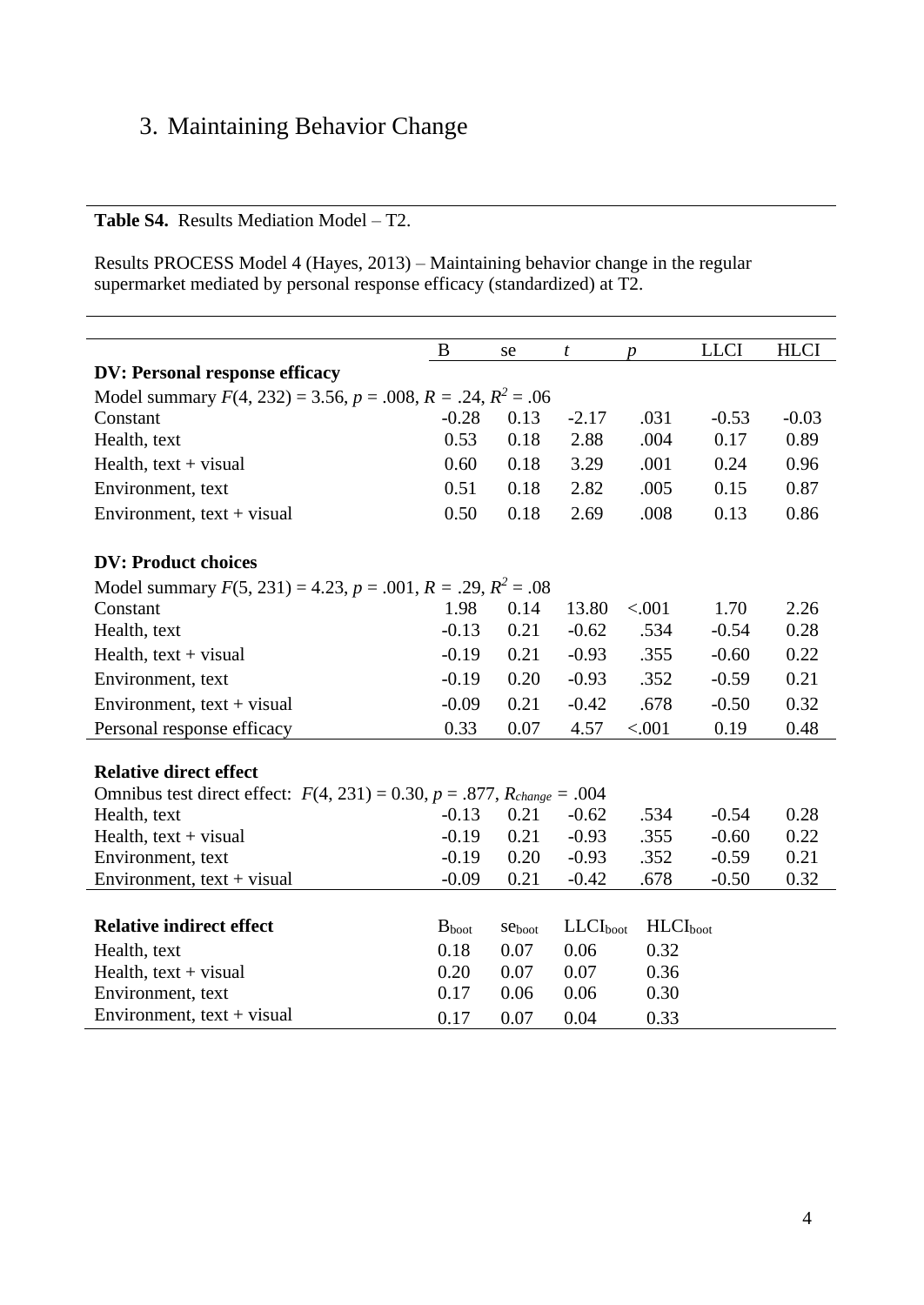#### <span id="page-4-0"></span>**Table S5.** Results Mediation Model – T3.

Results PROCESS Model 4 (Hayes, 2013) – Maintaining behavior change in the regular supermarket mediated by personal response efficacy (standardized) at T3.

|                                                                                   | B          | se     | $\boldsymbol{t}$ | $\boldsymbol{p}$ | <b>LLCI</b> | <b>HLCI</b> |
|-----------------------------------------------------------------------------------|------------|--------|------------------|------------------|-------------|-------------|
| <b>DV: Personal response efficacy</b>                                             |            |        |                  |                  |             |             |
| Model summary $F(4, 222) = 3.47$ , $p = .009$ , $R = .24$ , $R^2 = .06$           |            |        |                  |                  |             |             |
| Constant                                                                          | $-0.28$    | 0.13   | $-2.16$          | .032             | $-0.53$     | $-0.02$     |
| Health, text                                                                      | 0.53       | 0.19   | 2.86             | .005             | 0.17        | 0.90        |
| Health, $text + visual$                                                           | 0.58       | 0.19   | 3.14             | .002             | 0.22        | 0.95        |
| Environment, text                                                                 | 0.51       | 0.18   | 2.80             | .006             | 0.15        | 0.87        |
| Environment, $text + visual$                                                      | 0.52       | 0.19   | 2.79             | .006             | 0.15        | 0.89        |
| <b>DV: Product choices</b>                                                        |            |        |                  |                  |             |             |
| Model summary $F(5, 221) = 2.91$ , $p = .014$ , $R = .25$ , $R^2 = .06$           |            |        |                  |                  |             |             |
| Constant                                                                          | 2.34       | 0.15   | 15.55            | < .001           | 2.04        | 2.64        |
| Health, text                                                                      | $-0.13$    | 0.22   | $-0.59$          | .558             | $-0.56$     | 0.30        |
| Health, $text + visual$                                                           | $-0.30$    | 0.22   | $-1.38$          | .170             | $-0.74$     | 0.13        |
| Environment, text                                                                 | $-0.22$    | 0.21   | $-1.02$          | .309             | $-0.64$     | 0.20        |
| Environment, $text + visual$                                                      | $-0.10$    | 0.22   | $-0.43$          | .665             | $-0.53$     | 0.34        |
| Personal response efficacy                                                        | 0.29       | 0.08   | 3.68             | < .001           | 0.13        | 0.44        |
| <b>Relative direct effect</b>                                                     |            |        |                  |                  |             |             |
| Omnibus test direct effect: $F(4, 221) = 0.56$ , $p = .691$ , $R_{change} = .009$ |            |        |                  |                  |             |             |
| Health, text                                                                      | $-0.13$    | 0.22   | $-0.59$          | .558             | $-0.56$     | 0.30        |
| Health, $text + visual$                                                           | $-0.30$    | 0.22   | $-1.38$          | .170             | $-0.74$     | 0.13        |
| Environment, text                                                                 | $-0.22$    | 0.21   | $-1.02$          | .309             | $-0.64$     | 0.20        |
| Environment, $text + visual$                                                      | $-0.10$    | 0.22   | $-0.43$          | .665             | $-0.53$     | 0.34        |
|                                                                                   |            |        |                  |                  |             |             |
| <b>Relative indirect effect</b>                                                   | $B_{boot}$ | Seboot | $LLCI_{boot}$    | $HLCI_{boot}$    |             |             |
| Health, text                                                                      | 0.15       | 0.06   | 0.05             | 0.28             |             |             |
| Health, $text + visual$                                                           | 0.17       | 0.07   | 0.04             | 0.33             |             |             |
| Environment, text                                                                 | 0.15       | 0.06   | 0.04             | 0.27             |             |             |
| Environment, $text + visual$                                                      | 0.15       | 0.07   | 0.03             | 0.32             |             |             |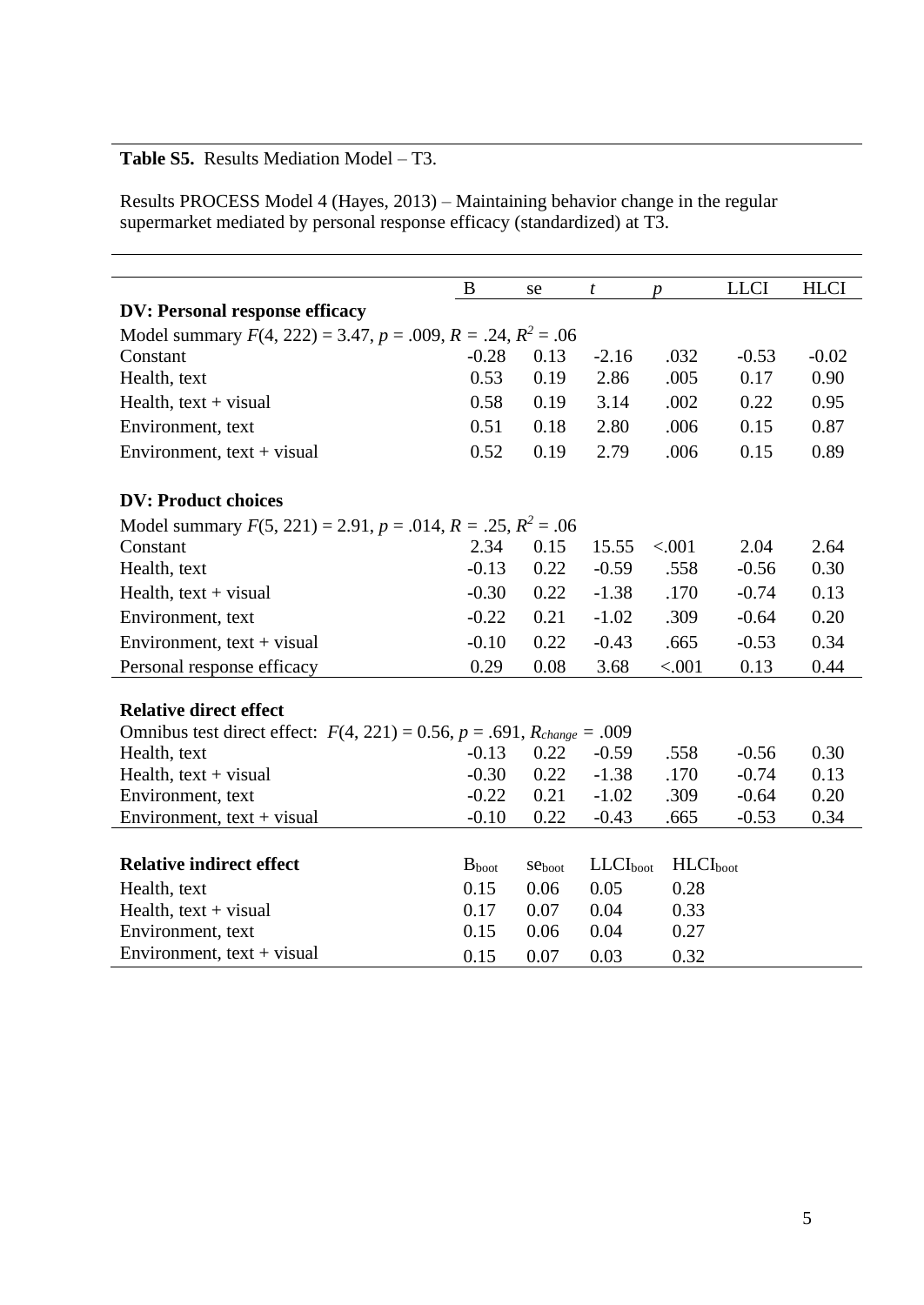## <span id="page-5-0"></span>4. Catalyzing Behavior Change: Spill-over

<span id="page-5-1"></span>**Table S6.** Results Mediation Model – T2.

Results PROCESS Model 4 (Hayes, 2013) – Catalyzing behavior change in the regular supermarket mediated by personal response efficacy (standardized) at T2.

|                                                                                   | B                                                                       | se     | $\boldsymbol{t}$ | $\boldsymbol{p}$ | <b>LLCI</b> | <b>HLCI</b> |  |  |
|-----------------------------------------------------------------------------------|-------------------------------------------------------------------------|--------|------------------|------------------|-------------|-------------|--|--|
| <b>DV: Personal response efficacy</b>                                             |                                                                         |        |                  |                  |             |             |  |  |
| Model summary $F(4, 232) = 3.56$ , $p = .008$ , $R = .24$ , $R^2 = .06$           |                                                                         |        |                  |                  |             |             |  |  |
| Constant                                                                          | $-0.28$                                                                 | 0.13   | $-2.17$          | .031             | $-0.53$     | $-0.03$     |  |  |
| Health, text                                                                      | 0.53                                                                    | 0.18   | 2.88             | .004             | 0.17        | 0.89        |  |  |
| Health, $text + visual$                                                           | 0.60                                                                    | 0.18   | 3.29             | .001             | 0.24        | 0.96        |  |  |
| Environment, text                                                                 | 0.51                                                                    | 0.18   | 2.82             | .005             | 0.15        | 0.87        |  |  |
| Environment, $text + visual$                                                      | 0.50                                                                    | 0.18   | 2.69             | .008             | 0.13        | 0.86        |  |  |
| <b>DV: Product choices</b>                                                        |                                                                         |        |                  |                  |             |             |  |  |
|                                                                                   | Model summary $F(5, 231) = 2.56$ , $p = .028$ , $R = .23$ , $R^2 = .05$ |        |                  |                  |             |             |  |  |
| Constant                                                                          | 2.60                                                                    | 0.17   | 15.26            | < .001           | 2.27        | 2.94        |  |  |
| Health, text                                                                      | $-0.30$                                                                 | 0.25   | $-1.22$          | .225             | $-0.79$     | 0.19        |  |  |
| Health, $text + visual$                                                           | $-0.10$                                                                 | 0.25   | $-0.43$          | .670             | $-0.59$     | 0.38        |  |  |
| Environment, text                                                                 | 0.11                                                                    | 0.24   | 0.45             | .650             | $-0.37$     | 0.59        |  |  |
| Environment, $text + visual$                                                      | 0.07                                                                    | 0.25   | 0.29             | .773             | $-0.42$     | 0.56        |  |  |
| Personal response efficacy                                                        | 0.26                                                                    | 0.09   | 3.04             | .003             | 0.09        | 0.43        |  |  |
| <b>Relative direct effect</b>                                                     |                                                                         |        |                  |                  |             |             |  |  |
| Omnibus test direct effect: $F(4, 231) = 0.90$ , $p = .462$ , $R_{change} = .014$ |                                                                         |        |                  |                  |             |             |  |  |
| Health, text                                                                      | $-0.30$                                                                 | 0.25   | $-1.22$          | .225             | $-0.79$     | 0.19        |  |  |
| Health, $text + visual$                                                           | $-0.10$                                                                 | 0.25   | $-0.43$          | .670             | $-0.59$     | 0.38        |  |  |
| Environment, text                                                                 | 0.11                                                                    | 0.24   | 0.45             | .650             | $-0.37$     | 0.59        |  |  |
| Environment, $text + visual$                                                      | 0.07                                                                    | 0.25   | 0.29             | .773             | $-0.42$     | 0.56        |  |  |
|                                                                                   |                                                                         |        |                  |                  |             |             |  |  |
| <b>Relative indirect effect</b>                                                   | <b>B</b> boot                                                           | Seboot | $LLCI_{boot}$    | <b>HLCI</b> boot |             |             |  |  |
| Health, text                                                                      | 0.14                                                                    | 0.07   | 0.03             | 0.29             |             |             |  |  |
| Health, $text + visual$                                                           | 0.16                                                                    | 0.07   | 0.04             | 0.31             |             |             |  |  |
| Environment, text                                                                 | 0.13                                                                    | 0.06   | 0.03             | 0.28             |             |             |  |  |
| Environment, $text + visual$                                                      | 0.13                                                                    | 0.07   | 0.02             | 0.29             |             |             |  |  |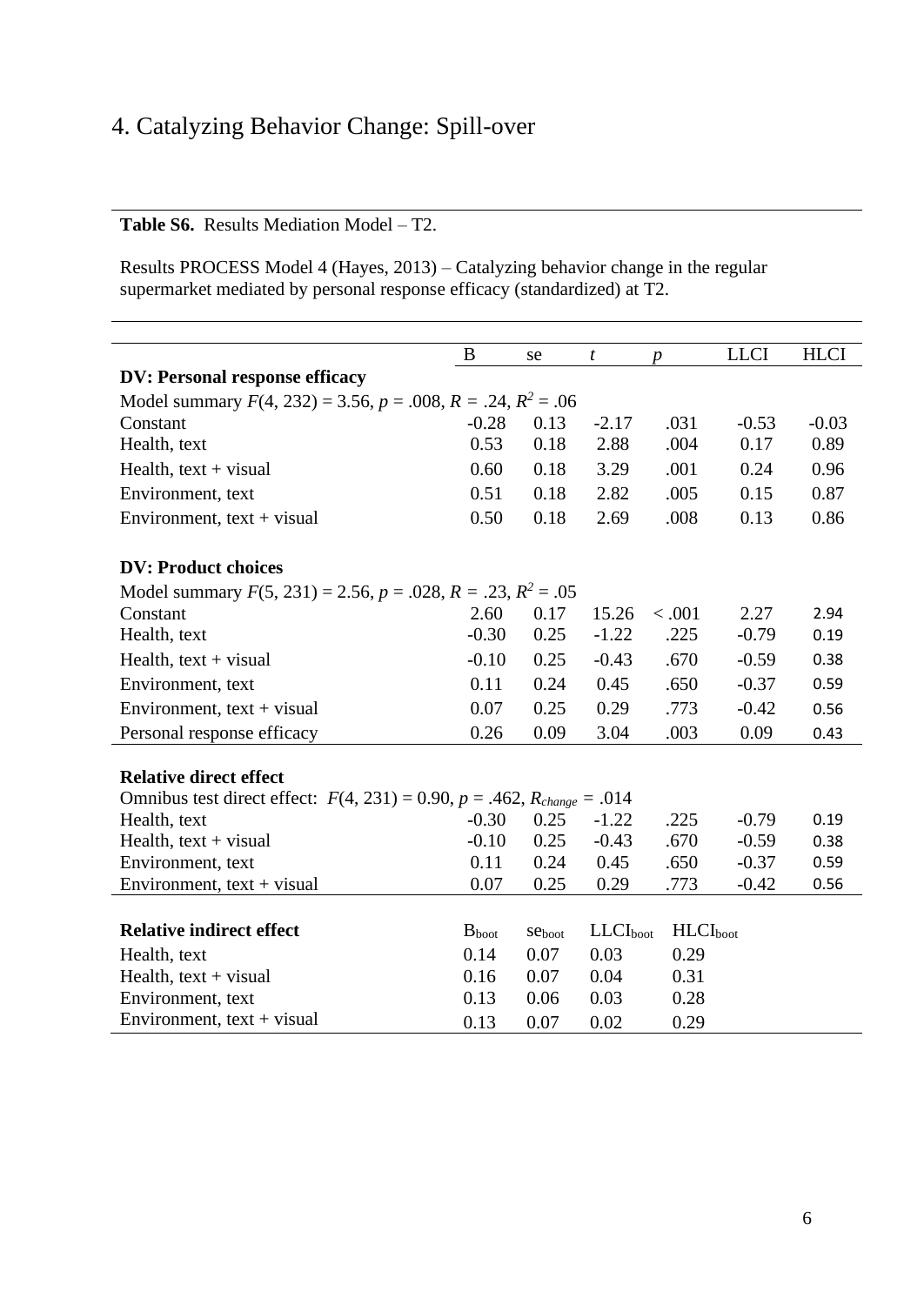### <span id="page-6-0"></span>**Table S7.** Results Mediation Model – T3.

Results PROCESS Model 4 (Hayes, 2013) – Catalyzing behavior change in the regular supermarket mediated by personal response efficacy (standardized) at T3.

|                                                                                   | B             | se     | $\boldsymbol{t}$ | D                | <b>LLCI</b> | <b>HLCI</b> |
|-----------------------------------------------------------------------------------|---------------|--------|------------------|------------------|-------------|-------------|
| <b>DV: Personal response efficacy</b>                                             |               |        |                  |                  |             |             |
| Model summary $F(4, 222) = 3.47$ , $p = .009$ , $R = .24$ , $R^2 = .06$           |               |        |                  |                  |             |             |
| Constant                                                                          | $-0.28$       | 0.13   | $-2.16$          | .032             | $-0.53$     | $-0.02$     |
| Health, text                                                                      | 0.53          | 0.19   | 2.86             | .005             | 0.17        | 0.90        |
| Health, $text + visual$                                                           | 0.58          | 0.19   | 3.14             | .002             | 0.22        | 0.95        |
| Environment, text                                                                 | 0.51          | 0.18   | 2.80             | .006             | 0.15        | 0.87        |
| Environment, $text + visual$                                                      | 0.52          | 0.19   | 2.79             | .006             | 0.15        | 0.89        |
| <b>DV: Product choices</b>                                                        |               |        |                  |                  |             |             |
| Model summary $F(5, 221) = 1.36$ , $p = .240$ , $R = .17$ , $R^2 = .03$           |               |        |                  |                  |             |             |
| Constant                                                                          | 2.89          | 0.17   | 17.49            | < .001           | 2.56        | 3.21        |
| Health, text                                                                      | $-0.28$       | 0.24   | $-1.16$          | .247             | $-0.75$     | 0.19        |
| Health, $text + visual$                                                           | $-0.20$       | 0.24   | $-0.82$          | .411             | $-0.67$     | 0.28        |
| Environment, text                                                                 | $-0.10$       | 0.24   | $-0.43$          | .669             | $-0.56$     | 0.36        |
| Environment, $text + visual$                                                      | $-0.01$       | 0.24   | $-0.03$          | .980             | $-0.48$     | 0.47        |
| Personal response efficacy                                                        | 0.20          | 0.09   | 2.32             | .021             | 0.03        | 0.37        |
| <b>Relative direct effect</b>                                                     |               |        |                  |                  |             |             |
| Omnibus test direct effect: $F(4, 221) = 0.51$ , $p = .731$ , $R_{change} = .009$ |               |        |                  |                  |             |             |
| Health, text                                                                      | $-0.28$       | 0.24   | $-1.16$          | .247             | $-0.75$     | 0.19        |
| Health, $text + visual$                                                           | $-0.20$       | 0.24   | $-0.82$          | .411             | $-0.67$     | 0.28        |
| Environment, text                                                                 | $-0.10$       | 0.24   | $-0.43$          | .669             | $-0.56$     | 0.36        |
| Environment, text + visual                                                        | $-0.01$       | 0.24   | $-0.03$          | .980             | $-0.48$     | 0.47        |
|                                                                                   |               |        |                  |                  |             |             |
| <b>Relative indirect effect</b>                                                   | <b>B</b> boot | Seboot | <b>LLCI</b> boot | <b>HLCI</b> boot |             |             |
| Health, text                                                                      | 0.11          | 0.06   | 0.01             | 0.23             |             |             |
| Health, $text + visual$                                                           | 0.12          | 0.06   | 0.01             | 0.26             |             |             |
| Environment, text                                                                 | 0.10          | 0.05   | 0.01             | 0.22             |             |             |
| Environment, $text + visual$                                                      | 0.10          | 0.06   | 0.01             | 0.24             |             |             |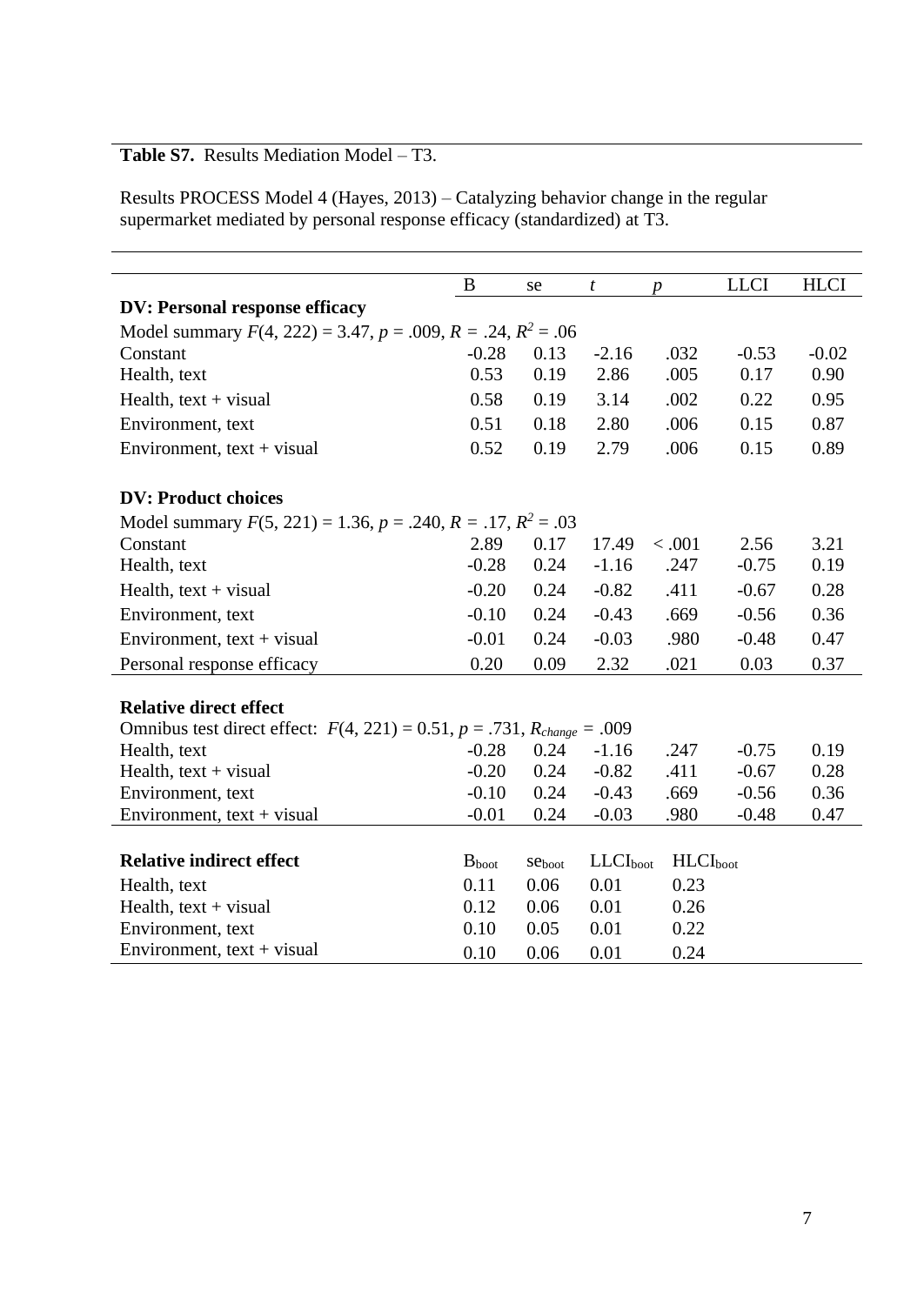## <span id="page-7-0"></span>5. The role of personal vs. collective response efficacy

<span id="page-7-1"></span>**Table S8.** Results Moderation Model – T1.

Results of Process Model 1 with personal response efficacy beliefs (standardized) as predictor and product choice in the VR-supermarket as dependent variable and the environmental vs health realm as moderator, at T1

| <b>Environmental Realm</b>                                                 |         |      |         |                  |             |             |  |  |
|----------------------------------------------------------------------------|---------|------|---------|------------------|-------------|-------------|--|--|
| <b>Model summary:</b> Model: $F(3, 193) = 3.70$ , $p = .013$ , $R^2 = .05$ |         |      |         |                  |             |             |  |  |
|                                                                            | B       | se   |         | $\boldsymbol{p}$ | <b>LLCI</b> | <b>HLCI</b> |  |  |
| Constant                                                                   | 6.78    | 0.15 | 46.75   | < 0.001          | 6.50        | 7.07        |  |  |
| <b>Personal Response Efficacy</b>                                          | 0.45    | 0.15 | 3.07    | .002             | 0.16        | 0.74        |  |  |
| Topic                                                                      | 0.29    | 0.20 | 1.44    | .153             | $-0.11$     | 0.68        |  |  |
| Interaction                                                                | $-0.31$ | 0.21 | $-1.46$ | .147             | $-0.72$     | 0.11        |  |  |